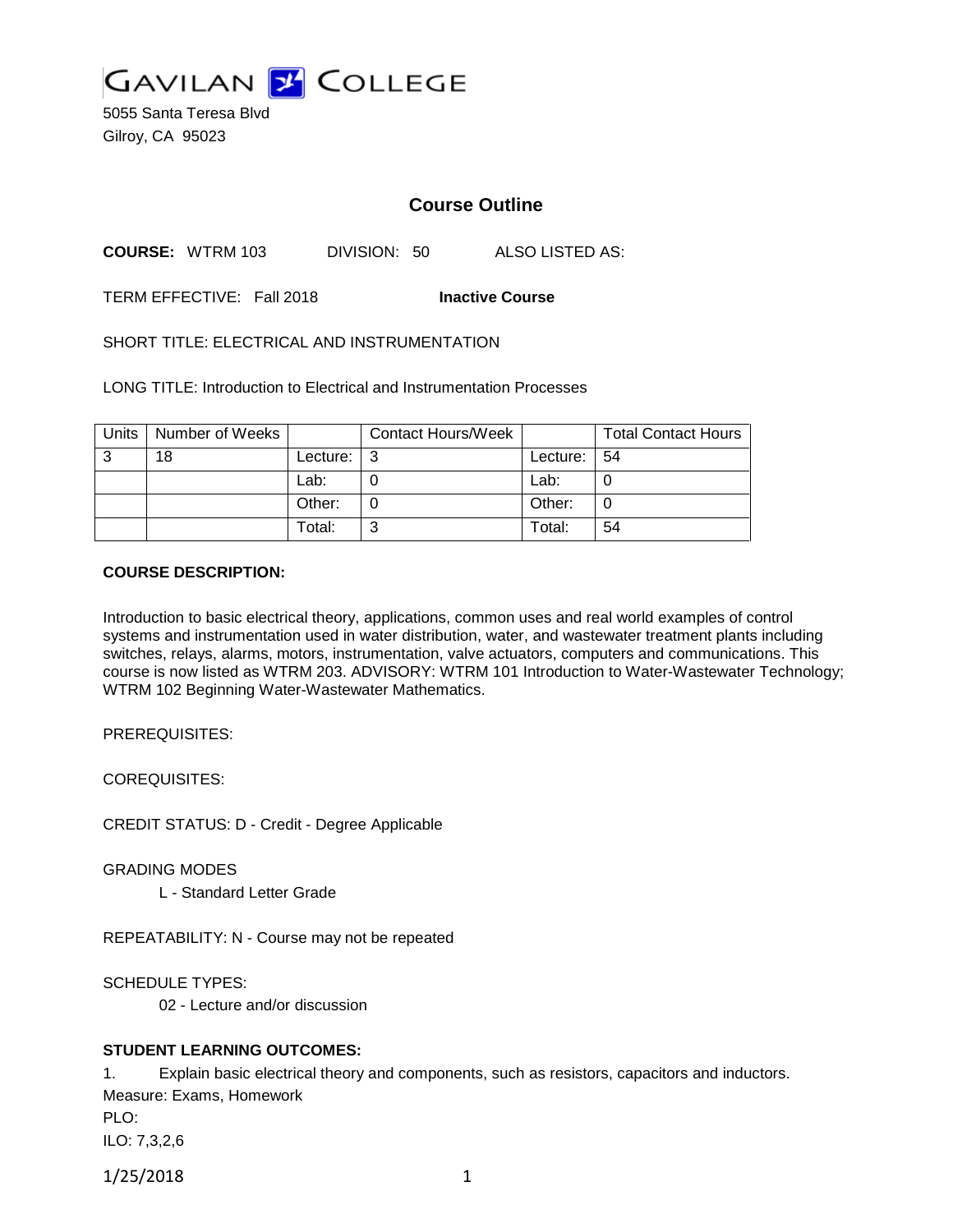Year assessed, or planned year of assessment: Spring, 2017

2. Outline the basic components of AC electricity.

Measure: Exams, Homework

PLO:

ILO: 7,3,2,6

Year assessed, or planned year of assessment: Spring, 2017

3. Explain the concept of pressure as it relates to electrical and instrumentation processes in the water industry. Measure: Exams, Homework

PLO:

ILO: 7,3,2,6

Year assessed, or planned year of assessment: Spring, 2017

4. Describe the concept of level as it relates to electrical and instrumentation processes in the water industry. Measure: Exams, Homework PLO: ILO: 7,3,2,6

Year assessed, or planned year of assessment: Spring, 2017

5. Explain the concept of flow as it relates to electrical and instrumentation processes in the water industry.

Measure: Exams, Homework

PLO<sup>.</sup>

ILO: 7,3,2,6

Year assessed, or planned year of assessment: Spring, 2017

6. Outline the concepts of temperature and heat as they relates to electrical and instrumentation processes in the water industry.

Measure: Exams, Homework

PLO:

ILO: 7,3,2,6

Year assessed, or planned year of assessment: Spring, 2017

7. Explain the concept of actuators and controllers as they relate to electrical and instrumentation processes in the water industry.

Measure: Exams, Homework PLO: ILO: 7,3,2,6

Year assessed, or planned year of assessment: Spring, 2017

8. Explain the concepts of process control, calibration practices, including PID, zero, and span, as it relates to electrical and instrumentation processes in the water industry. Measure: Exams, Homework PLO<sup>.</sup> ILO: 7,3,2,6,5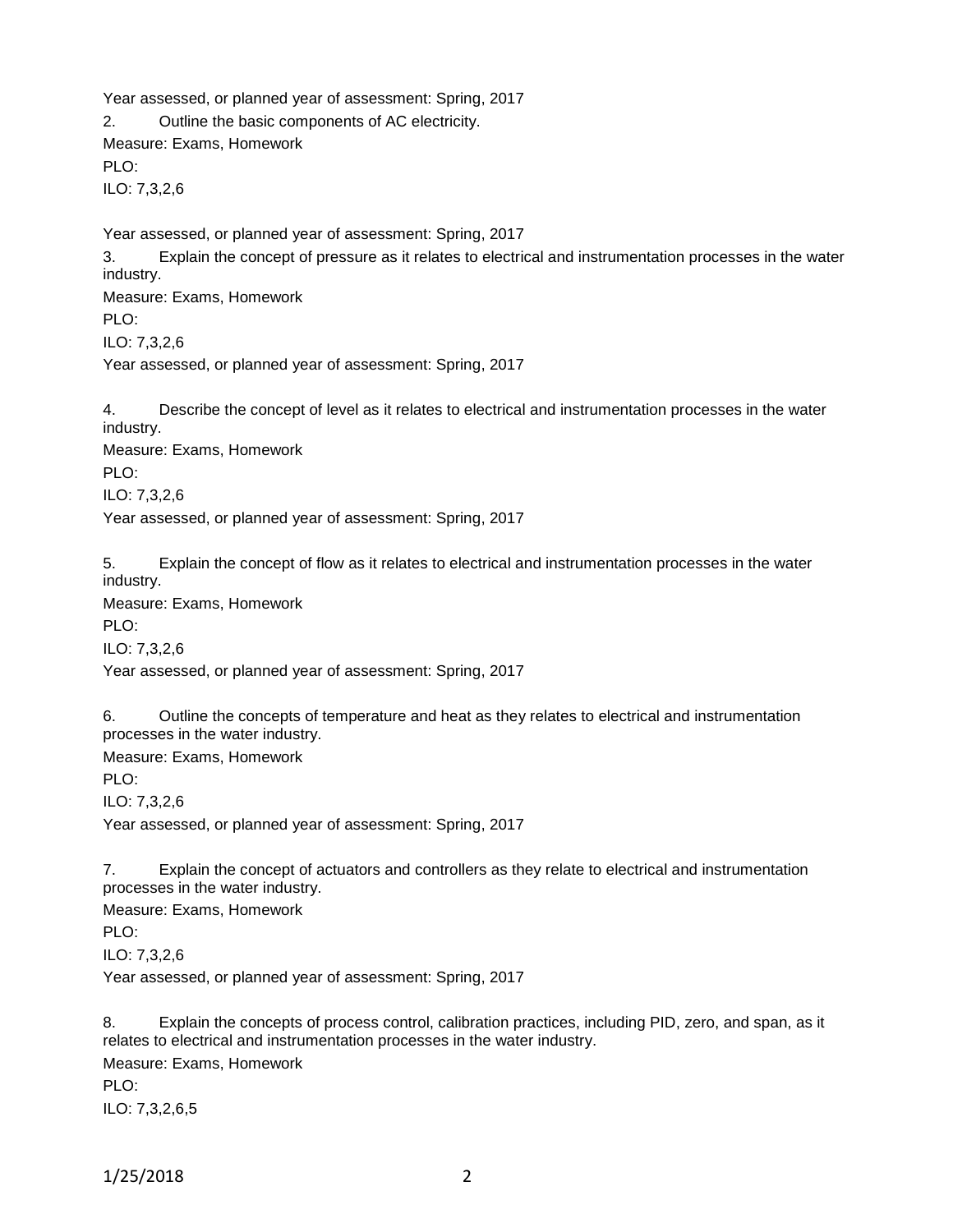Year assessed, or planned year of assessment: Spring, 2017

9. Describe the roles of programmable logic controllers as they relate to electrical and instrumentation processes in the water industry.

Measure: Exams, Homework PLO:

ILO: 7,2,3,6

Year assessed, or planned year of assessment: Spring, 2017

10. Describe the role of Supervisory Systems and Data Acquisition (SCADA) in the water industry.

Measure: Exams, ,Homework

PLO:

ILO: 7,2,3,6

# CONTENT, STUDENT PERFORMANCE OBJECTIVES, OUT-OF-CLASS ASSIGNMENTS

Inactive Course: 11/13/2017

12 Hours

Content: Basic Electrical Theory and Components - resistors, capacitors, and inductors.

Student Performance Objectives (SPO): Demonstrate basic skills with VOM meters, OHM's law, etc. to gain an understanding of circuit analysis and DC electricity including series circuits parallel circuits, and passive devices . (capacitors, inductors, and resistors)

Out-of-Class Assignments: Read Chapter 2 Dunn Book. Complete homework assignments for DC electrical theory.

9 Hours

Content: AC Electricity

Student Performance Objectives (SPO): Describe AC theory and evaluate AC electrical impact on passive devices and active devices.

Out-of-Class Assignments: Read Chapter 3 of Dunn Book. Complete homework assignments for AC theory. mid-term exam.

## 3 Hours

Content: Pressure theory

Student Performance Objectives (SPO): Describe the importance of pressure instrumentation and theory as it applies to a water/wastewater utility.

Out-of-Class Assignments: Read Chapter 5 of Dunn Book.

3 Hours

Content: Level theory

Student Performance Objectives (SPO): Demonstrate an understanding of level instrumentation and theory as it applies to a water/wastewater utility.

Out-of-Class Assignments: Read Chapter 6 of Dunn Book.

3 Hours

Content: Flow theory

Student Performance Objectives (SPO): Describe the importance of flow instrumentation and theory as it applies to a water/wastewater utility.

Out-of-Class Assignments: Read Chapter 7 of Dunn Book.

3 Hours

1/25/2018 3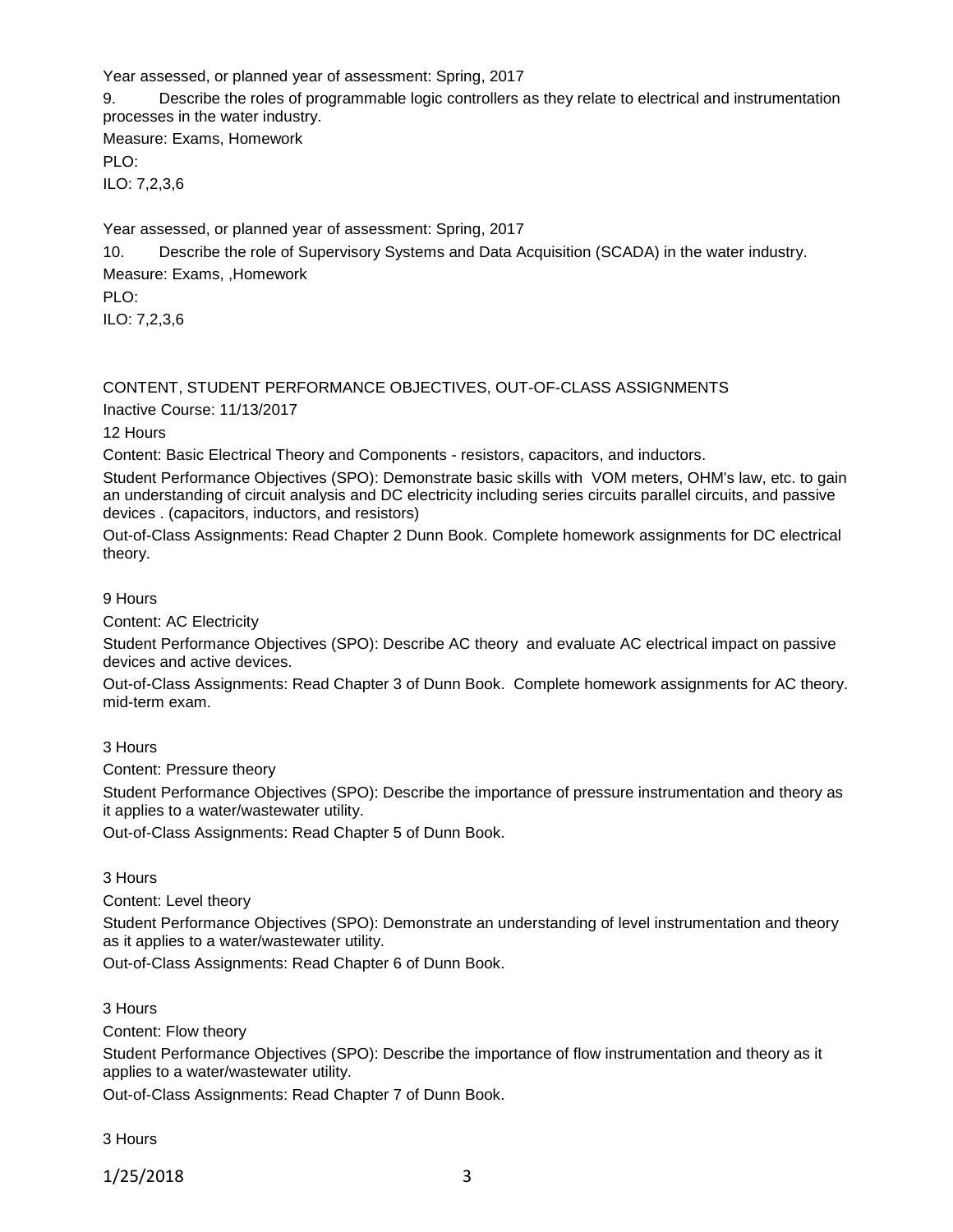Content: Temperature and heat, PH and viscosity

Student Performance Objectives (SPO): Demonstrate an understanding of temperature, and PH instrumentation and theory as it applies to a water/wastewater utility. Out-of-Class Assignments: Read Chapter 8,9 of Dunn Book.

3 Hours

Content: Actuators and controllers

Student Performance Objectives (SPO): Describe the type of devices and controllers commonly used in a water/wastewater environment.

Out-of-Class Assignments: Read Chapter 3 of Dunn Book.

3 Hours

Content: Process control, calibration practices, including PID , zero and span

Student Performance Objectives (SPO): Describe the calibration process for instruments and actuators used to control water flow and distribution.

Out-of-Class Assignments: Read Chapter 14 of Dunn Book.

6 Hours

Content: Introduction to programmable logic controllers Student Performance Objectives (SPO): Demonstrate proficiency with PLC programming techniques Out-of-Class Assignments: Read Chapter 1, 2, 3 of Bolton Book

3 Hours

Content: Supervisory Systems and Data Acquisition (SCADA) Student Performance Objectives (SPO): Describe the use of SCADA systems and applications in the water/wastewater utilities

Out-of-Class Assignments: Read Chapter 4 of Bolton Book

2 Hours

Final

## **METHODS OF INSTRUCTION:**

Lecture, exams, quizzes, homework assignments, videos

## **METHODS OF EVALUATION:**

CATEGORY 1 - The types of writing assignments required: Percent range of total grade: 0 % to 0 %

If this is a degree applicable course, but substantial writing assignments are NOT appropriate, indicate reason: Course primarily involves skill demonstration or problem solving

CATEGORY 2 - The problem-solving assignments required: Percent range of total grade: 30 % to 50 % Homework Problems **Quizzes** Exams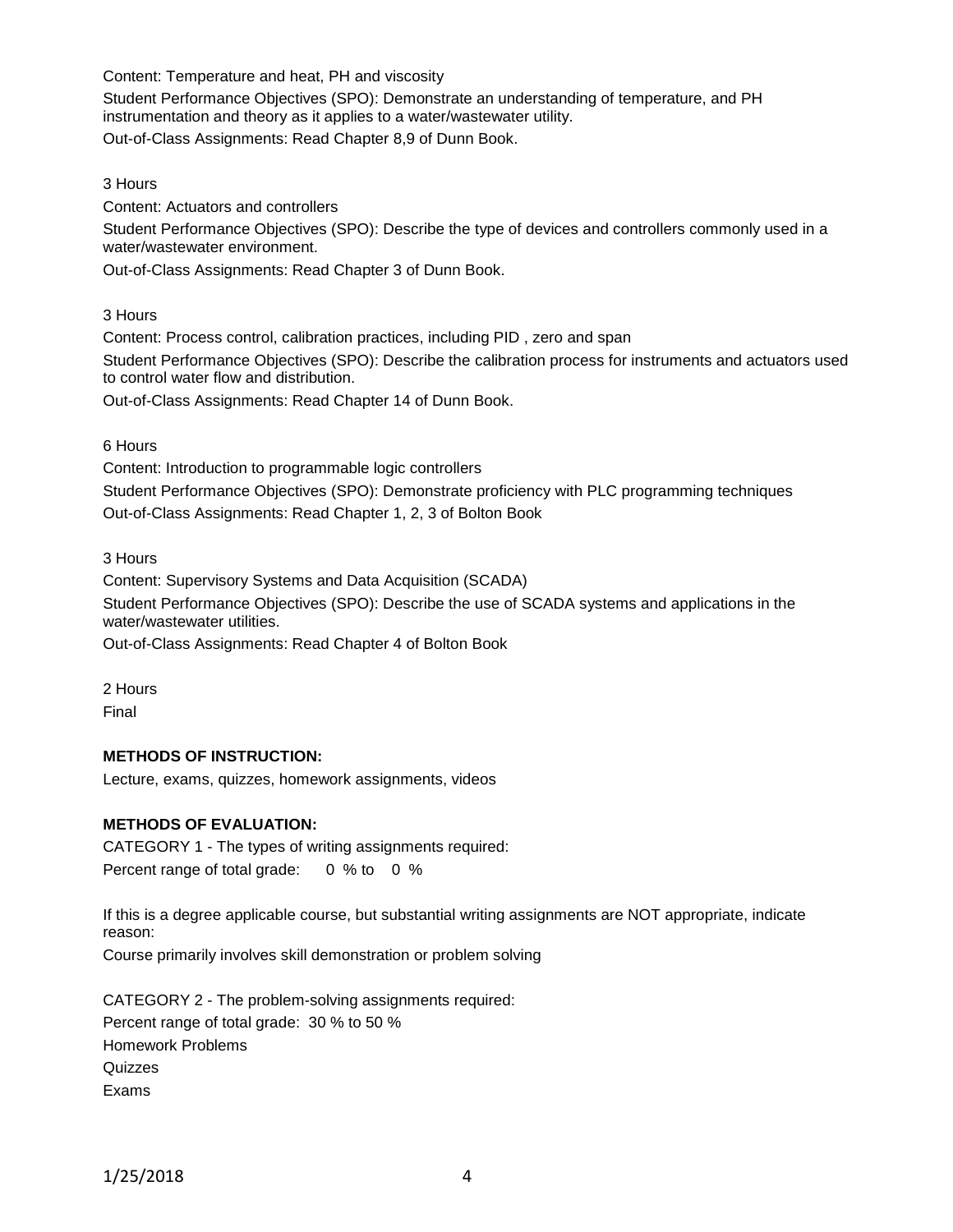CATEGORY 3 - The types of skill demonstrations required: Percent range of total grade: 10 % to 20 % Class Performance/s

CATEGORY 4 - The types of objective examinations used in the course: Percent range of total grade: 40 % to 60 % Other: multiple choice math - show work

CATEGORY 5 - Any other methods of evaluation:

Percent range of total grade: % to %

#### **REPRESENTATIVE TEXTBOOKS:**

Required Representative Textbooks William Dunn. Fundamentals of Industrial Instrumentation and Process Control, or other appropriate college level text.. McGraw-Hill Books,2016.

Reading Level of Text, Grade: 11th Verified by: Dana Young

#### **ARTICULATION and CERTIFICATE INFORMATION**

Associate Degree: CSU GE: IGETC: CSU TRANSFER: Transferable CSU, effective 201230 UC TRANSFER: Not Transferable

SUPPLEMENTAL DATA: Basic Skills: N Classification: Y Noncredit Category: Y Cooperative Education: Program Status: 1 Program Applicable Special Class Status: N CAN: CAN Sequence: CSU Crosswalk Course Department: WTRM CSU Crosswalk Course Number: 103 Prior to College Level: Y Non Credit Enhanced Funding: N Funding Agency Code: Y In-Service: N Occupational Course: C Maximum Hours: 3 Minimum Hours: 3 Course Control Number: CCC000528476